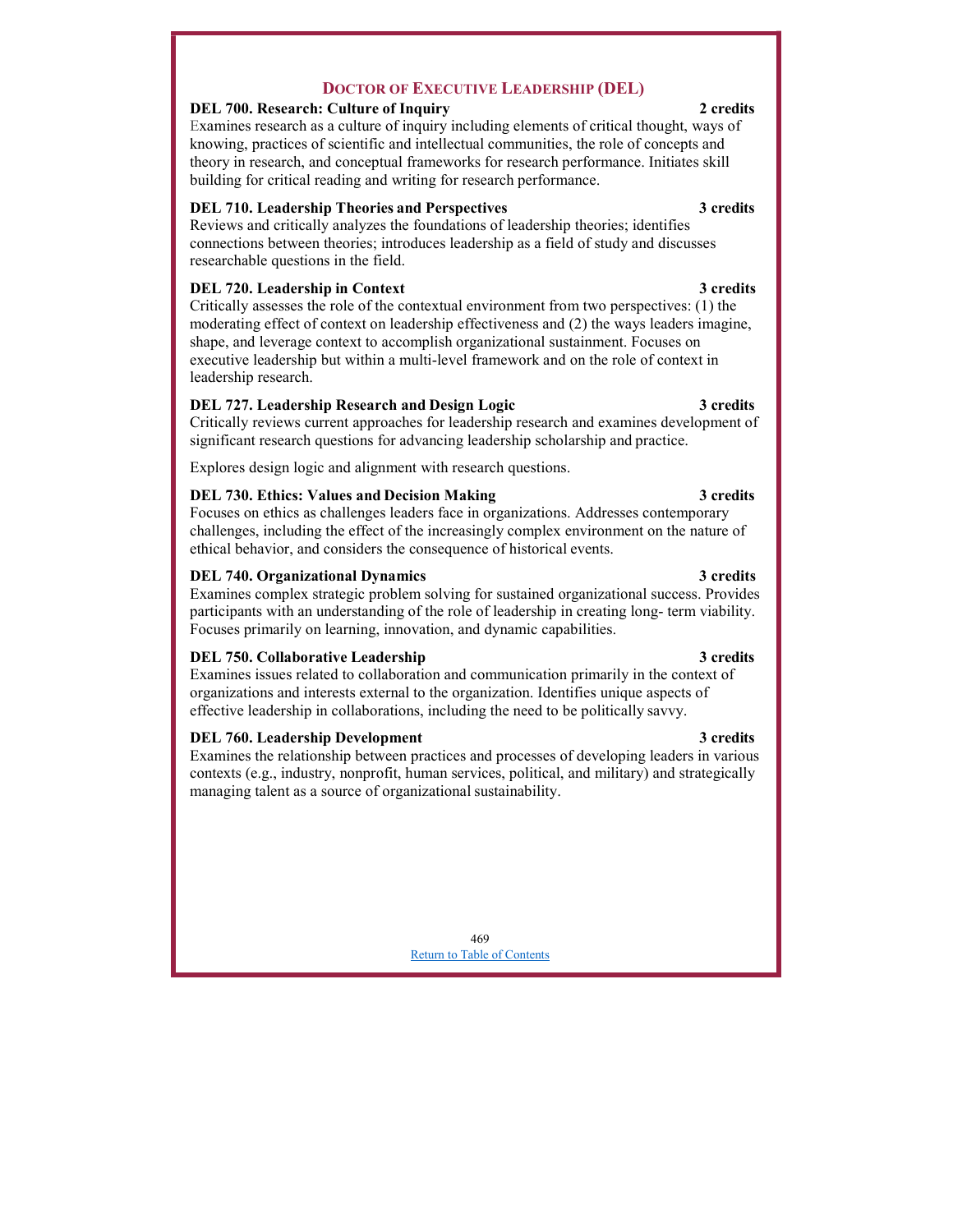# DEL 800. Research: Responsible Conduct of Research 1 credit

Analyses the ethical standards and guidelines for social and behavioral research and addresses issues related to protected subjects, potential harm, informed consent, and confidentiality, as well as the consideration of the institutional research approval processes.

### DEL 802. Conceptual Frameworks for Leadership 3 credits 3 credits

Explores topical areas of leadership research through reading broadly in leadership literature and developing a conceptual framework as it relates to an integrated research design. Activities build specialized knowledge in the topical areas and facilitate dialogic engagement in the intellectual community to generate, conserve and transform knowledge on the topics.

## DEL 805. Quantitative Research 3 credits

Examines the nature of quantitative research, discusses quantitative research methodologies, and develops the skills appropriate for those methodologies. Explores criteria for decisions in quantitative research from design through data collection, analysis, and interpretation. Investigates quantitative methodologies within mixed methods research, and requires conceptualization and completion of a quantitative phase of a mixed method mini-research study.

### DEL 815. Qualitative Research 3 credits

Examines the nature of qualitative research, discusses qualitative research methodologies, and develops the skills appropriate for those methodologies. Explores criteria for decisions in qualitative research from design through data collection, analysis, and interpretation. Investigates qualitative methodologies within mixed methods research and requires conceptualization and completion of a qualitative phase of a mixed method mini- research study.

### DEL 810. Complexity and Sustainability 3 credits 3 credits

Focuses on exploring complex adaptive systems and complexity leadership as ways to achieve sustainability for organizations during times of uncertainty and ambiguity.

### DEL 830 Executive Decision-Making 3 credits

Integrates the concepts and skills in the program's core leadership courses in a capstone exploration which investigates the challenges executive leaders face in the design and execution of strategy. Focuses on the art and science of decision-making, including constrained optimization and process analysis. Considers decision making during periods of uncertainty, how to involve internal resources and knowing when to tap external resources during the decision-making process

DEL 860 Special Topics1-3 credits Special Topics in Leadership is a seminar course offered in response to departmental needs. The content may vary depending on the leadership topic selected. This seminar explores the executive leader's strategic role in aligning people, processes and resources in today's rapidly changing competitive environment impacted by a specialized topic area in leadership. Participants will critically reflect on discussions and scenarios drawn from literature on a specialized topic area in leadership.

### DEL 895X. Executive Leadership Seminar II: Futuring 3 credits

# This Executive Leadership Seminar explores the challenges for executive leadership in learning agility and expanding it within their organization. With the rapid growth of

470 Return to Table of Contents